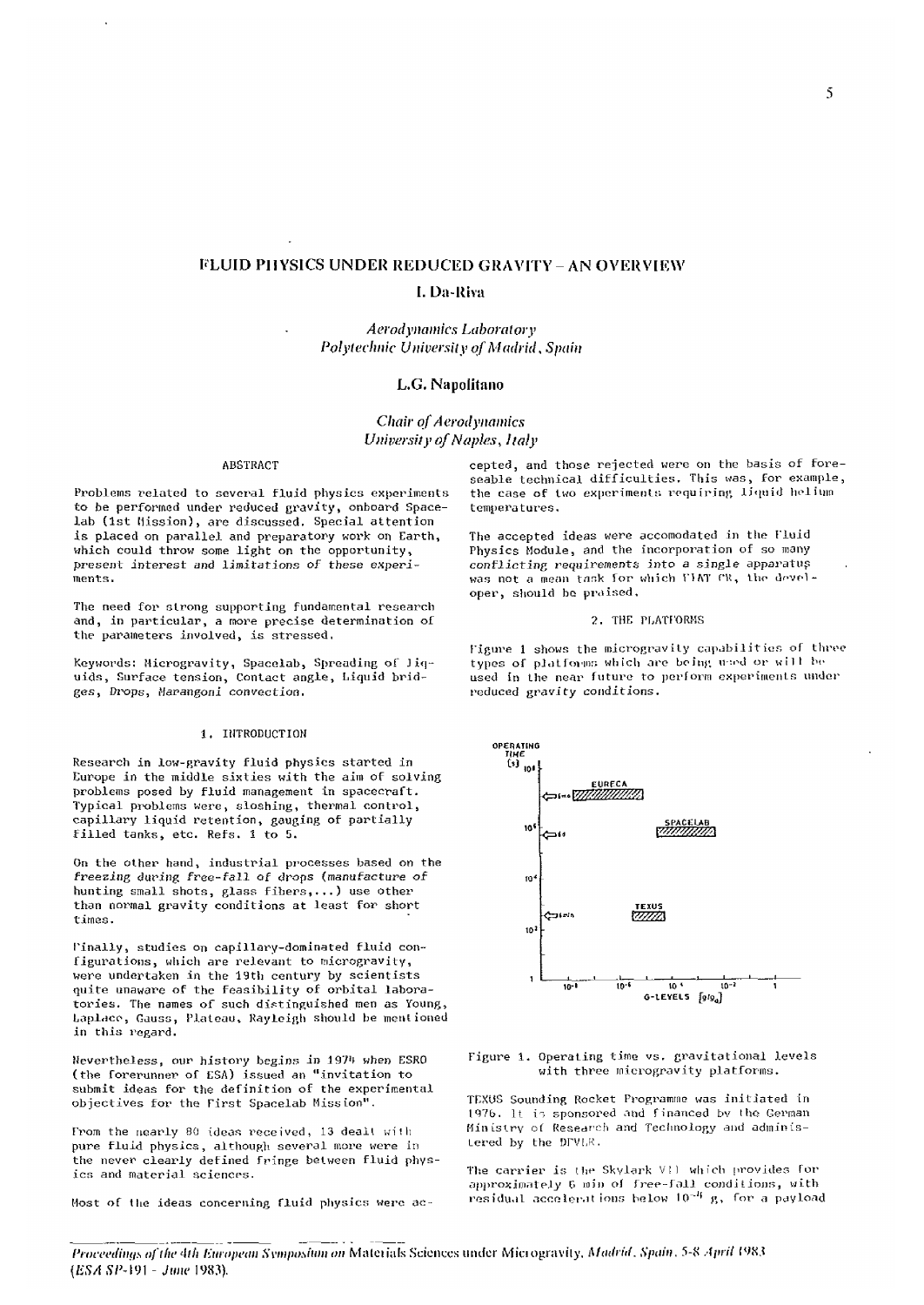in the range 330 to 350 kg.

The rockets are launched from ESRANGE, near Kiruna, Sweeden, in cooperation with the Swedish Space Corporation.

Up to the moment six TEXUS Hissions have been accomplished. TEXUS VII and VIII are scheduled for *April/May* 1983.

An overview of experiments conducted so far under *TEXUS programme is presented in Ref,* 6.

SPACELAB is a modular facility carried a board the Space Shuttle Orbiter. It consists of an enclosed, pressurized laboratory instrumented for the conduct of experiments, and outside platforms where telescopes, antennae and sensors are mounted for direct exposure to space.

SPACELAB is a cooperative venture of ESA and NASA. ESA is responsible for funding, developing and building SPACELAB. NASA is responsible for the launch and operational use.

First SPACELAB Mission is scheduled for September 1983. Second (Dl) will follow in 1985.

SPACELAB 1 carries the so called Material Sciences Double Rack (MSDR) where most of the Material Sciences experiments will be performed. Fluid Physics experiments will use the Fluid Physics Module (FPU) which is a part of the MSDR package,

The FPM has been developed by Centro Ricerche Fiat under the sponsorship of the Italian CUR. For recent descriptions of this facility see Refs. 7 and 8.

EURECA is a retrievable space platform the development of which has been recently approved by ESA Member States.

The spacecraft will be launched from and retrieved by the Space Shuttle. Operational lifetime will be 6 months.

The payload, of approximately 1100 kg, will consist of up to six multiuser facilities for processing metallurgical samples and performing botanical investigations. In addition, suit-case type experiments, up to 200 kg in total, can be accommodated.

First EURECA mission is planned for 1987.

3. FIRST SPACELAB MISSION EXPERIMENTS

The experiments, related to low-gravity fluid physics , planned for the first Spacelab mission are sketched in Figure 2.

## 3.J Oscillations of a partially free drop

The oscillations of a drop supported on -and disturbed from- an axisyrametric disc are being considered in experiment 1 ES 326. Experimental results by use of the Plateau simulation technique have been reported (Refs. 9-11).

At present there is not analytical tool, even simplified, to evaluate these results. The application of Lamb's linear potential theory for a nearly-spherical liquid drop freely oscillating in an infinite mass of another liquid (Ref. 12) hardly can be justified, since the boundary conditions at the supporting disc couple modes of deformation which in

Lamb's solution remain uncoupled. The situation resembles the analogy between a jet and a liquid bridge to be discussed in §3.'t.



- Figure 2. First Spacelab mission experiments on fluid physics.
- 1 ES 326 Oscillation damping of a liquid in natural levitation.
- 1 ES 327 Kinetics of spreading of liquids on solids.
- 1 ES 328 Free convection in low gravity.
- 1 ES 329 Capillary surfaces in low gravity.
- 1 ES 330 Coupled motion oi liquid-solid systems in near zero gravity.
- 1 ES 33i Floating zone stability in low gravity.
- 1 ES 339 Interfacial instability and capillary hysteresis.

The two more relevant results from the above mentioned experiments are:

- 1. The fundamental frequency varies with the drop diameter, D, as D~^. inviscid linear analysis predicts D-l.<sup>5</sup>.
- Extrapolation of experimental data to vanishing *supporting-disc radii suggest that* an equatorial nodal circle appears for the lowest mode. Lamb's analysis predicts two nodal circles in the North and South hemispheres, respectively.

The difference is due to the very concentrated disturbance resulting in the limit of zero disc radius.

These experiments were performed with kinematic viscosities in the range 5 Cst - 100 Cst.

Neglecting viscosity effects, on the other hand, is certainly justified. Trinh, Zwern & Wang (Ref. 13) measured, by use of the acoustic supporting (and disturbing) technique, the lowest resonance frequencies, as well as the first mode damping constant for a liquid drop oscillating in another liquid of the same density. Viscosities where in the range 1.22 Cst to 124 Cst, For small amplitudes,  $\Delta D/D \leq .1$ , the first mode frequency varied as  $D^{-1}$ . <sup>51</sup>, close to Lamb's prediction. The damping constant, on the other hand, agreed with results of available viscous linearized theories. The comparison is not so good for higher modes.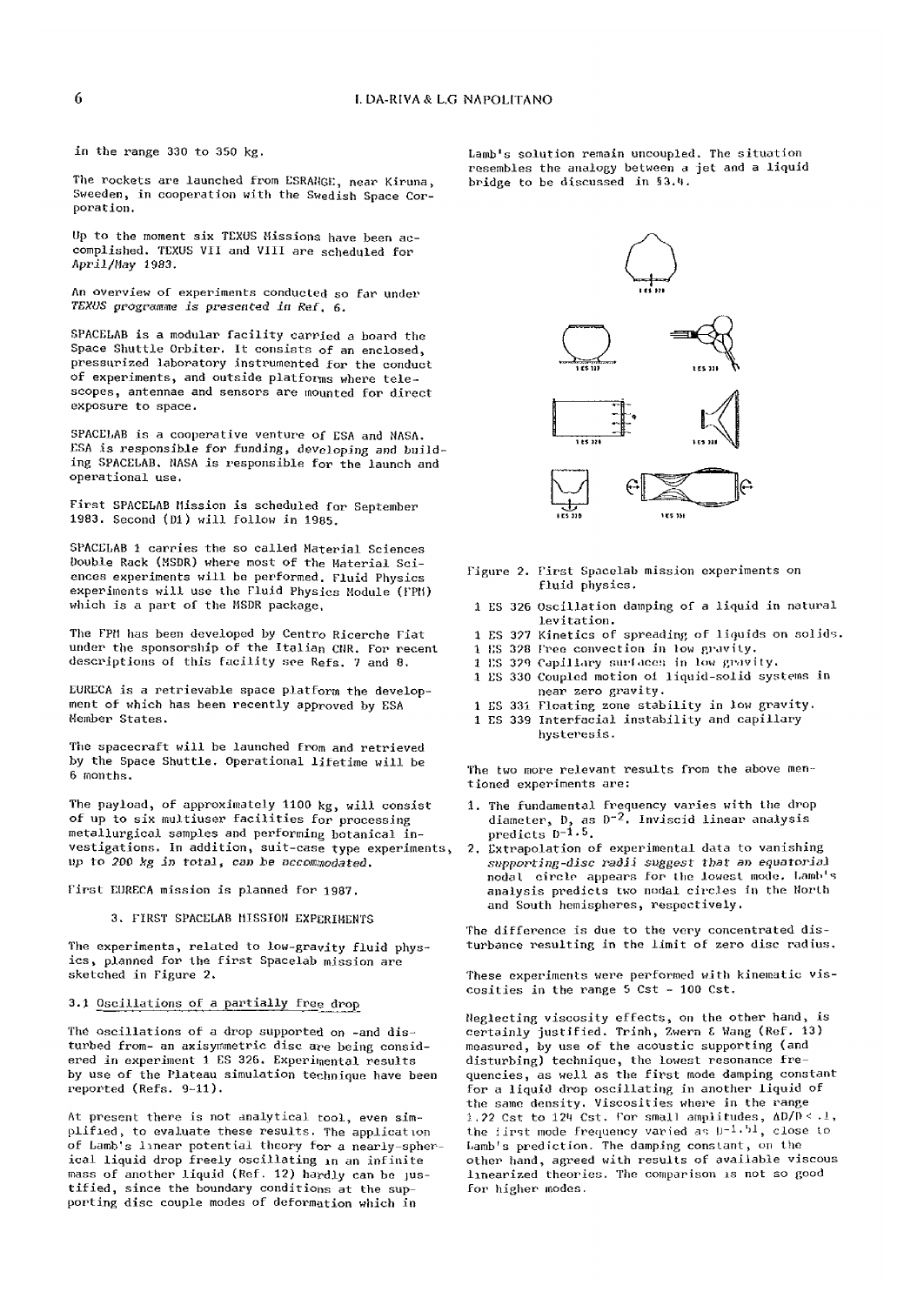Large amplitude oscillations,  $\angle D/D \geq 0.1$ , have been also explored (Ref. 14). Nonlinear effects on the fundamental resonant frequency are not large, but internal flow patterns not directly predictable by linear theories have been detected.

The influence of surface tension on the above results can not be easily assessed when the Plateau technique is used, because surface tension strongly depends on the density ratio when Ap/p tends to zero.

# 3.2 Spreading of liquids on solids

Experiment 1 ES 327 deals with the spreading of a liquid drop on a plane surface. This is a highly controversial topic. See the review by Dussan (Ref. IS) and additional comments in Ref, 16.

Hocking £ Rivers (Ref. 17) took up again very recently the problem of the fluid motion near an advancing contact line. To this aim they considered a geometry which is very similar to that of the above mentioned experiment.

It is well known that the classical solution of the Havier-Stokes equations with zero slip at the wall results in a force singularity at the contact line. The most simple way of circumventing this difficulty consists in assuming that not too far from the contact line there is a fluid slip at the wall which is proportional to the normal gradient of the velocity component parallel to the wall (u= $\lambda u_2$  on  $z=0$ ), thus introducing a characteristic length, the constant of proportionality  $\lambda$ , which could be related to the wall roughness {Refs. 18,19).

Hocking & Rivers tackle the problem through the method of matched asymptotic expansions showing that there is an outer region, far from the contact line, whose characteristic length is the radius of the drop. There is an inner region, length order  $\lambda$ , enclosing the contact line, where the contact angle is the "static" contact angle, and an intermediate region which appears because terms in log $\lambda$  from both inner and outer regions do not match.

'The "dynamic" contact angle is calcuiafed by extrapolation to the wall of the interface corresponding to the outer region, overlooking the very sharp changes of the interface slope in the inner region.

Incidentally, the outer solution results to be fairly insensitive to the value of the ill-defined  $\lambda$ , Figure 3, a characteristic which this model shares with similar approaches (Ref. 20).

Hgan £ Dussan {Ref. 21) showed that and additional characteristic length is required to analyze the experimental results within the framework of continuum theories. They measured the apparent contact angle by use of a "two-dimensional capillary tube": two parallel slice-plates separated by spacers of different thicknesses, thus avoiding the usual criticism to results obtained with capillaries of different bore diameters, which, being manufactured under *different*  conditions, exhibit different surface properties.

The results of Ref. 21 indicate that the ratio h/a, from which the apparent contact angle is deduced, depends on a (Figure 4). Dimensional analysis tells us that some length must be implicit in the problem in order to form with a another dimensionless group. it can be seen that, provided that Reynolds and Bond numbers effects are negligible, *no* length appears other than h and a, unless  $\lambda$  is introduced.



figure 3. Dynamic contact angle, 0, vs. time, t, for drops of initial radius  $a_0$  spreading on a plane surface. Curves have been calculated with the shown values of the slip length, A. Experimental points are for drops of molten glasses having slightly different composition and at different ambient temperatures. From Ref. 17.



Figure 4. Dynamic contact angle, 0, vs. capillary number, Ca=µV/o, for the displacement of air by silicone oil between plane parallel glass surfaces of nominal separation 2a.  $\overline{O}$ a=6x10<sup>-4</sup> m, $\overline{O}$ a=3.5x10<sup>-4</sup> m, $\overline{O}$ a=.5x10<sup>-4</sup> m. From ReF. 21.

Mierogravity increases the outer characteristic length by a factor of 10 or more. We do not think that  $\lambda$  will increase in the same proportion because from out limited knowledge on  $\lambda$  we infer that it will depend on the surface texture. Nevertheless, with larger values of the drop diameter, the characteristic time will be larger, the spreading rates smaller and the capillary number quite negligible. Thus, the shape of the Iree surfare will not depend on the velocity field, dynamical effects will be minimized and the experimental conditions more easily controlled.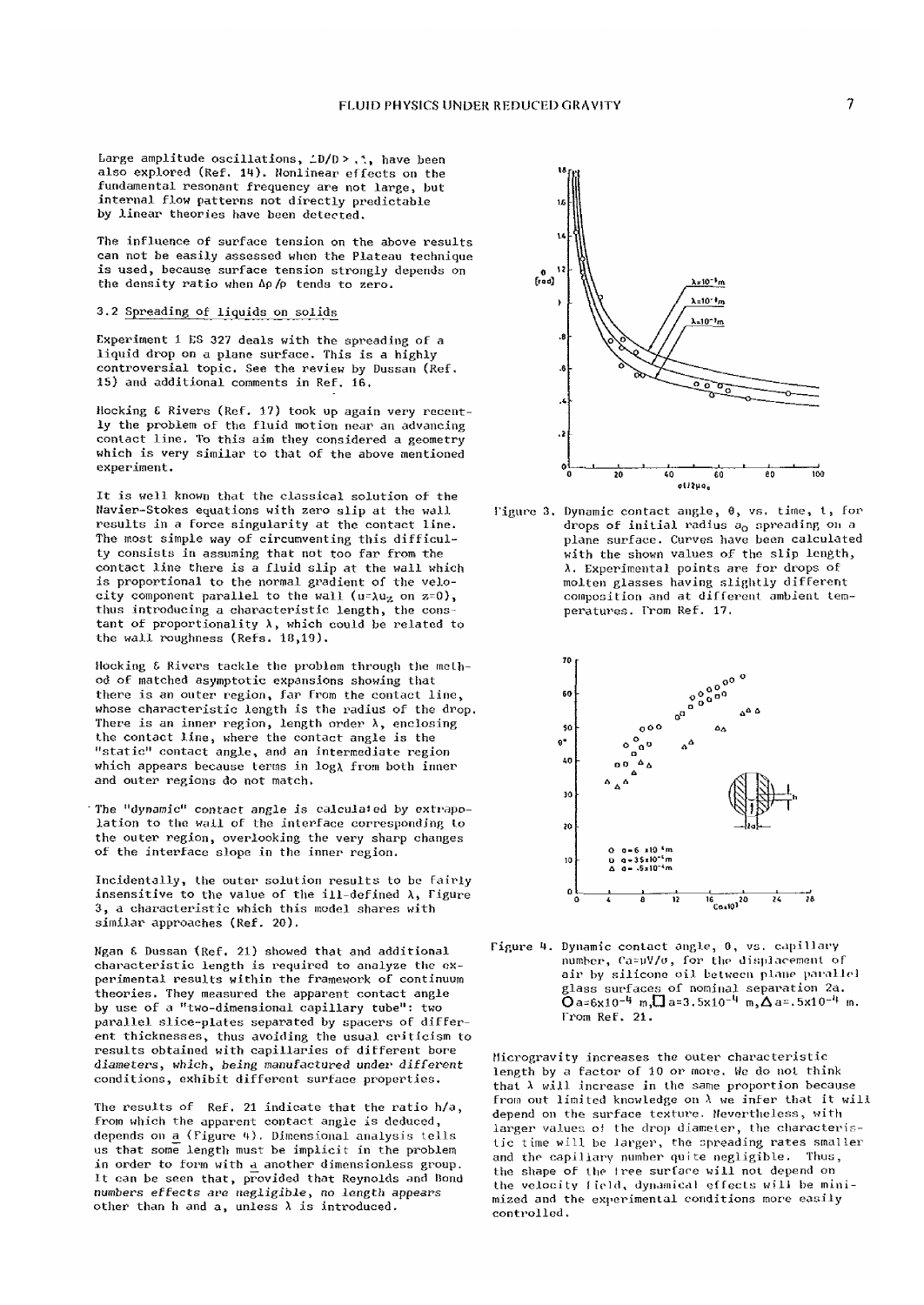Wetting phenomena in porous media present an intrinsic scientific value and technological importance. It is not surprising that experiments simulating these phenomena under reduced gravity conditions were proposed, and some of them already accomplished.

In Spacelab experiment 1 ES 339 (Fig. 2) the porous medium is simulated by three mutually contacting spheres through which exactly metered volumes of liquid are injected or sucked in order to produce advancing or receding contact lines and, if detectable, contact angle hysteresis.

In Texus III experiment the model of porous medium is a tube with axial corrugations (Ref. 22).

# 3.3, Harangoni convection

The relevance of reduced gravity levels becomes paramount when interfaces are present and imposed pressure gradients and velocities are absent. This is due to the increased importance of surface forces and greater extensions of interfaces in the direction of the residual gravity vector.

Even when buoyancy forces are negligible, free convection may be caused by the shear stresses acting on the interface to balance surface gradients of interface tension. The resulting flow field in the bulk of the interfacing fluids is strongly coupled via the transport (convective or diffusive) of mass, momentum and energy in both volume and surface phases.

Whereas coupling due to buoyancy forces is distributed throughout the volume and fades out with diminishing gravity levels, coupling due to surface forces is concentrated on the interface, depends strongly on its dynamics and thermodynamics (Ref, 23), and increases at low g levels because larger interfaces can be stabilized under these conditions.

Harangoni convection is induced by surface tension gradients at the interface. These gradients can be due to gradients of temperature (thermal convection), of concentration (solutal convection), or of electric potential. Here we are mainly concerned with thermal convection.

The imposed temperature gradients could have a component parallel to and/or a component normal to the undisturbed interface.

The parallel component produces the surface tractions which induce the motion in the bulk through the viscous forces. The motion immediately results whenever a temperature gradient exists, no matter how small.

The normal component of the temperature gradient transfers thermal energy to or from the surface, this would imply a work of surface tension forces and, thence, motion. But the fluid remains in a state of unstable equilibrium until a critical temperature gradient is exceeded. This threshold value decreases to zero when the surface becomes wrinkled (Ref. 24) thus indicating that both convection driven mechanisms are coupled,

As pointed out, velocity, temperature and concentration fields are influenced by convective and diffusive fluxes of mass, momentum and energy. In order to determine a priori whether the effect of the different convective and diffusive processes are dominant one must resort to appropriate dimensionless numbers. These are, for the thermal Marangoni convection in Newtonian fluids:

Reynolds number, Re = 
$$
\frac{v_{\text{p}}L}{v}
$$
  
Peclet number, Pe = RePe =  $\frac{v_{\text{p}}L}{\alpha}$ ,

where  $V_{\mathbf{V}}$  is a reference velocity and L the length of the interface parallel to the imposed temperature gradient, v and *a* are the viscous and thermal diffusivities respectively.

Diffusive fluxes in the direction normal to the main flow may be larger than those in the direction of motion and thence and additional scalo factor, *t ,*  is required.

When there is not imposed velocity field, the choice of the reference velocity poses some problems. An order of magnitude analysis of the equations and boundary conditions of each specific problem leads to expressing  $V_r$  as the product of a known characteristic speed,  $V_{\text{m}}$ , and a power, p, of the scale factor, *t-* For thermal Harangoni flows in liquid-gas systems the characteristic velocity is the Harangoni speed of the more viscous liquid,  $V_m = |\Delta\sigma|/\mu$  and  $p = 1$ (Ref, 25),

Harangoni boundary layers occur (Refs. 25-28) when the Reynolds or Peclet numbers based on  $V_m$  are much greater than one, For giving interfacing  $\tilde{r}$ luids Re<sub>m</sub> and Pe<sub>m</sub> increase with the length L. Hence, under microgravity conditions the flow pattern may be controlled by boundary layers, contrary to what will happen on earth.

Most of the work dealing with surface driven forces is based on the so-called "liquid bridge" configuration. That is, a liquid column held by surface tension forces between two parallel discs. The overall behavior of the configuration is reasonably well understood; it has large, controllable and geometrically simple interfaces and, finally, it simulates the floating zone crystal growth technique. However, from the analytical point of view this configuration presents the drawback of the very complicated flow pattern existing near the end discs.

Op to now, the vast majority of the theoretical models disregards end effects, either assuming infinitely long columns and Stokes approximation (Refs. 29-31), Poiseuille-type flows where the axial coordinate is missing (Refs. 32,33), or fully developed boundary layers (Refs. 25-28), Very useful qualitative results have been obtained this way.

End effects have been only taken into account in restricted cases, f.e, when the Stokes approximation is valid (vanishing Re and Pe numbers), For which case very efficient mathematical tools are presently available (Refs. 34,35), Nevertheless, substantial analytical work should be devoted to this problem which may be crucial to improve many crystal growth processes.

Experiments have shown (Refs. 36,37) that the steady Harangoni convection in a liquid bridge can become oscillatory when the Harangoni number exceeds some critical value. This could results in striations in monocrystals. Although the non-steady processes are at present not fully understood, experimental evidence has been reported (Refs. 38-40) indicating that oscillatory Marangoni convection can be suppressed rotating the bridge through one or both end plates or contaminating the interface (Ref. 41).

Given the geometry of the system, fluid character-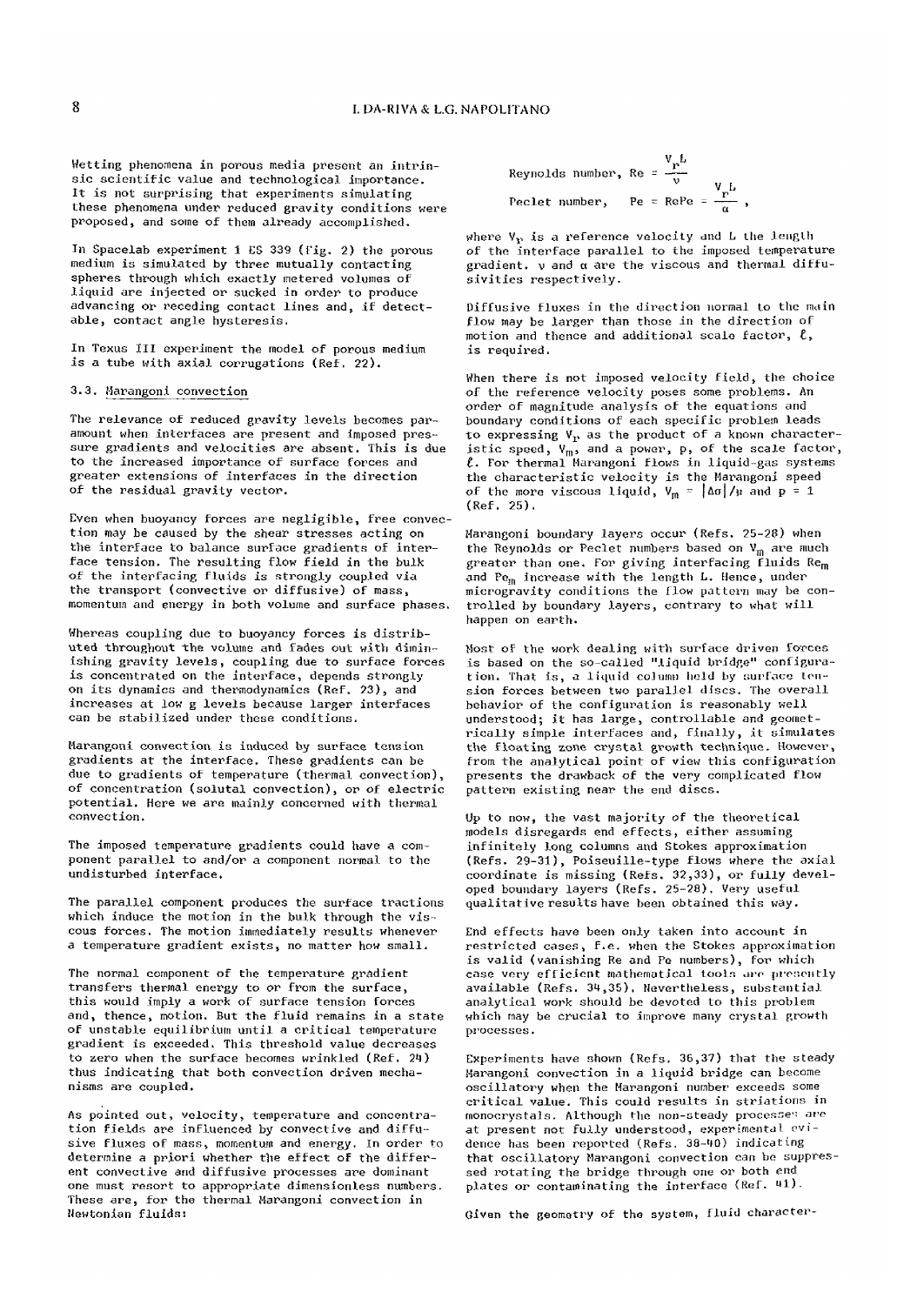istics and gravity level, Marangoni convection will depend on the imposed temperature gradient. Because of strict safety regulations, these temperature gradients will be small in Spacelab experiments. Thus visual observation and photographic recording of fluid motion is probably difficult.

Working with bridges as close as possible to the maximum stable length (L=nD) looks an obvious way of enhancing observable effects, But the only case in which this possibility has been analyzed (Kef. 34) indicates quite the contrary. In the Stokes limit the velocity becomes smaller the larger the ratio L/D. This conclusion seems to be strongly dependent on the low Reynolds number required to ensure the validity of the Stokes approximation.

Cylindrical bridges of annular cross-section have been suggested as a mean to enhance surface effects (Ref. 42) but, to the best of our knowledge, this idea has not been fully explored.

That Marangoni convection will increase the heat transfer between end discs is a third possibility. Nevertheless, since transparent liquids normally used in liquid bridge simulation are not much more thermally conductive than the surrounding air, a sufficiently accurate thermal balance must take into account the influence of the environment and this will require a simple and clearly defined geometry of the surroundings. It seems that no sufficient attention has been paid to this important point.

Recent European contribution to the study of surface tension driven thermal convection can be classified into three categories.

## 1. Experimental

- la. Hicrogravity is simulated by the so-called short zone technique, where the length in the direction of gravity action is kept as small as possible (Refs. 36-141,43,44).
- lb. Sounding rocket experiments within TEXUS programme (Refs. 45-47).

Additional references will be found in these Proceedings.

### 2. Numerical simulation

Complete equations are solved by computer with appropriate boundary conditions in order to study the influence of the several relevant parameters. The fulfillment of the boundary conditions at the free surface, the position of which is unknown beforehand, poses serious problems (Refs. 48-50).

## 3. Anajysis of simplified canes

- 3a. Poiseuille-type flows (Refs. 3?,33).
- 3b. Creeping flows (Stokes approximation) (Refs. 29-31,34,35).
- 3c. Tully developed boundary layer configurations  $(Refs, 23-28).$

# 3,4 Mechanics of a liquid bridge

It has been said that interfaces are longer under reduced than under normal gravity conditions. Thi'. is one of the connections between the floating zone technique in crystal growth and microgravity.

In order to analyze such a complex configuration a-, the floating zone the first is to consider independently its several aspects. Thus, the mechanics of

the liquid bridge is studied by assuming that it consists of a pure liquid with uniform properties, in thermodynamic equilibrium with the surrounding atmosphere, and held by surface tension forces between parallel coaxial supports.

Many results concerning the static stability of liquid bridges are well known (Refs, 51-54), Hew developments appear in these Proceedings. These results hardly can be checked experimentallv unless extreme care is paid in avoiding parasitic disturbances and in the control of the liquid properties.

Dynamical problems which have been considered up to the moment were of two main types.

1, Study of the internal structure of the bridge just following a sudden disturbance such as a spinup from rest or a small spin-up or down induced from the end supports in an already rotating bridge.

The available body of work on rotating flows in enclosures is really impressive. The rotating liquid bridge presents the new feature of the free lateral surface. Unfortunately, the internal structure of spinning-up axisyminetric cylindrical bridges only differs from its rigid-walled counterpart in thin layers near the lateral boundaries (Ref. 55). We do not think that these fine details can be detected with the presently available FPM visualization system. Thus it is advisable concentrating on those phenomena most disturbing the shape of the free surface.

*2.* Dynamic stability of the bridge. The time evolution of an initially cylindrical interface after a disturbance is imposed has been considered in Ref. 56. Although these studies are based on recent work with capillary jets and some results look alike, the main quantitative differences result from the fact that the supports do not exactly play the role of the nodal sections of the free jet. Thus, Figure 5, although the Rayleigh stability limit equally applies to liquid bridges and to jets the time evolution of both configurations is really different.



Tigure 5. Unstable disturbance, grow faster with jetsthan  $u$ ith liquid bridges. ' igure .hows the growth lactor, y, vs. dimensionless wave length (stenderne.s:), 1/D, for capillary jets (cylindrical liquid bridges) as predicted by several available methods. Trom  $Ref.$   $5b.$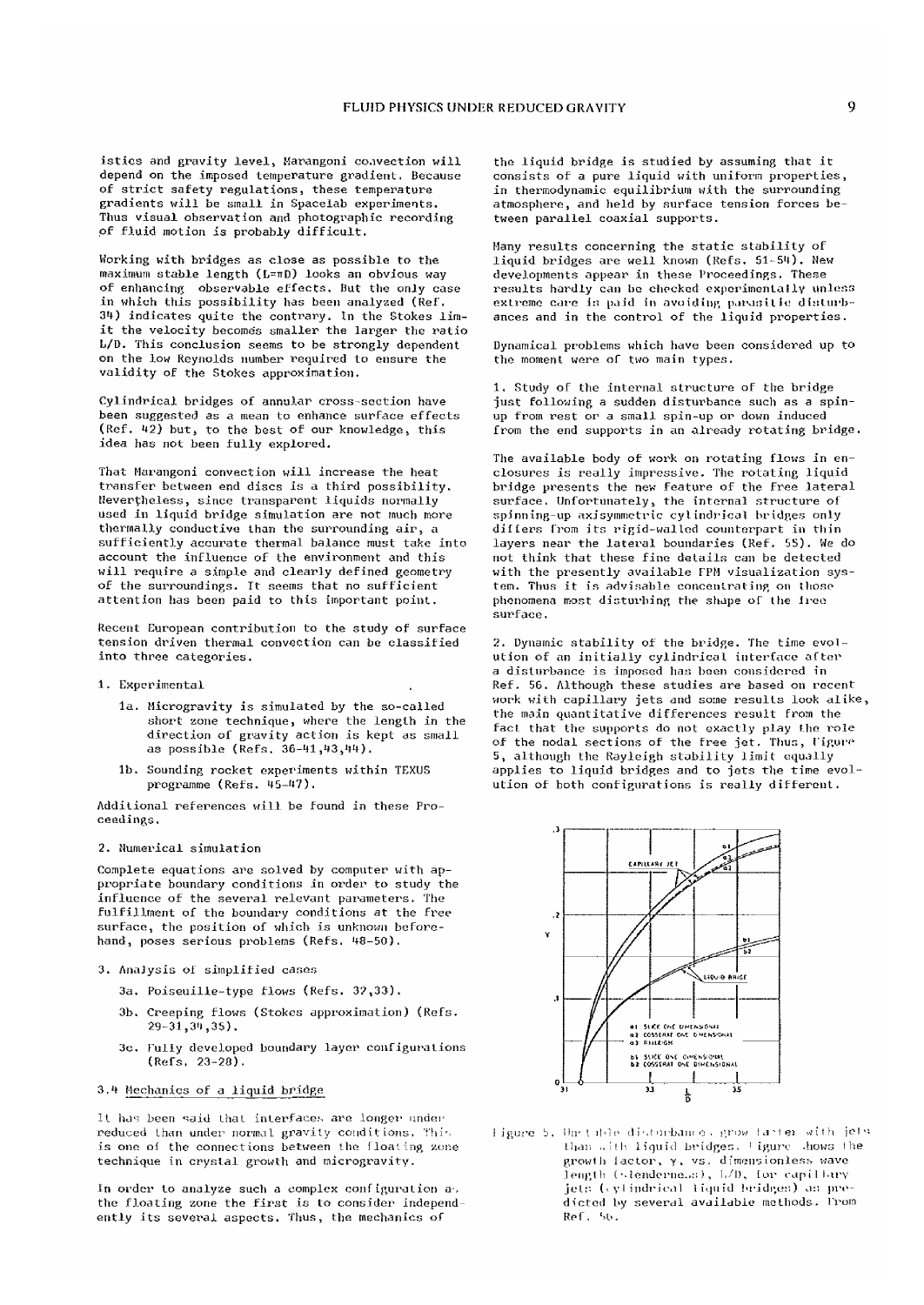Let us finish this paragraph with some comments on Plateau simulation. Plateau simulation is a simple way toward low Bond number operation. It consists in suspending a liquid inside another of precisely the same density with which it is immiscible, thus simulating zero gravity conditions for configurations at rest.

The static Bond number for a liquid column surrounded by another liquid can be written as

$$
\text{Bo} = \frac{\text{RL}}{\text{L}_{\text{b}}^2} \frac{\delta \rho}{\rho_1} \tag{1}
$$

where R and L are the characteristic radius of curvature and the length in the direction of gravity action, respectively.  $L_b = \sqrt{\sigma/\rho_1 g}$  is the so-called Bond length,  $\rho_{\texttt{j}}$  is the density of the denser fluid and 6p the density difference.

A simple version of the ITM, the so-called Plateau Tank facility (PIE) has been developed (Ref. 57). With this and similar facilities interesting results have been obtained (Refs. 9-11). Nevertheless, here are two words of caution on Plateau simulation.

1) When dynamical effects are present the static Bond number is no longer the only controlling parameter. Thus Plateau simulation of mtcrogravity could be deceptive {Ref. 58),

2) for most couples of liquids of interest and normal gravity conditions,  $L_b$  in Eq. 1 is of the order of 10<sup>-3</sup> m. In a Plateau facility where R and L are of the order of several centimeters,  $\mathtt{RL/Lf}$  could reach a value of the order of 10<sup>3</sup>. Thus, the utmost precision is required in the control oT Hie density of the balancing liquid. It is well known (Refs. 59, 60) that surprisingly small values of the density differences lead to results Far different from those corresponding to neutral buoyancy.

## **4. ACHIEVING MICROGRAVITY**

The body force due to earth's gravity, which in nearearth orbit is slightly less than at the earth's surface, is almost completely balanced by the force *due to centripetal acceleration,* 

Although the achieved weightless condition is not so perfect as it could seem at first glance, the investigator must pay a large tribute in terms of experimental complexity to benefit ol these low gravity levels.

Experiments performed onboard microgravity platforms are hindered with limitations regarding time, power, cooling, safety, etc. (Ref. 16).

Although the investigator should not overlook problems of this nature, the main concern here is the required vs. achieved gravity level.

The gravity environment onboard a spacecraft is not uniform. Many forces alter the nearly weightless condition (Refs. 61,62). In particular, transient disturbances (the so-called g-jitter) which can arise from spacecraft maneuvers, mechanical vibrations and crew motion, are a matter of concern. The available information indicates that in the Spacelab the oscillatory part ol the g-jitter can be as great as  $10^{-3}$  g.

Although this value can be reduced, at least while running sensitive experiments, the quoted figure

is a bit disappointing for two main reasons:

- 1. Steps should be taken to accurately measure the acceleration vector at the correct places,
- *2.* Analysis of the effects of g-jitter on fluids *is*  at present in the beginnings and available information is scanty.

The stationary component which, according to most authors, is smaller is not so harmful, not to mention that, as will be discussed, our skill in accurately measuring, on earth, thermodynamic and transport properties seems to be incomparably less than that displayed in achieving microgravity levels.

Predictive analysis by the investigators is, ol course, paramount. Usually this analysis follows three steps of increasing sophistication:

1. Zero-gravity step. Gravity is assumed to be literally zero. Second order effects, normally overshadowed by gravity, become apparent. The resulting configuration of the system is predicted on this basis. This step leads to overoptimistic expectancies on the usefulness of zero gravity.

2, Critical estimation step. An order of magnitude analysis, accounting for small (but not zero) gravity, and based on appropriate dimensiouless parameters, provides information on the dependence ol the flow regime on the data of the problem.

Such type of analysis displays the extreme richness of interdependent and previously unforeseen phenomena which could appear under microgravitv conditions. for example, it can be shown (Ref. 63) that more than a domen different configurations may appear with '•.teady buoyancy hidueed, surl .ire terr-iun induced and coupled free convections in systems involving two interfacing fluids,

This approach also substantiates Iwo points which were already mentioned in passing:

1. Limitations of partial simulation. Simulation of microgravity on earth would require, in principle, to exactly reproduce every non-dimensional parameter appearing in the real phenomena.

for example, to reduce the value ol a parameter representing the ratio of gravitv *io* other force, Ibis force can he increased, hut I hull a certain number ol ratios; ol the other ioreos to Ihe second one are also decreased and, thence, the real phenomena are not properly modelled.

2, Sometimes the requirement of a precisely Tixed gravity level is unjustified (although the require ment of steadiness is not) in the face of the poor accuracy with which some physical Iluid properties are known.

Let us consider an example, for thernia L Marangon i convection in a liquid bridge, in a reduced gravity environment, and in the absence oi dissipative layers, i.e., when viscous (and thermal) effects penetrate deeply into the fluids, a Reynolds number appears based on Marangoni speed and Bond length.

$$
\text{Re}_{\mathfrak{m}} = \frac{\sigma_{\mathfrak{T}} \Delta^{\mathfrak{T}}}{\mu \nu} \sqrt{\frac{\sigma}{\rho g}} \tag{2}
$$

Equation 2 indicates that the influence ol a given relative error in  $\sigma_{\rm T}$  (which is measured fairly in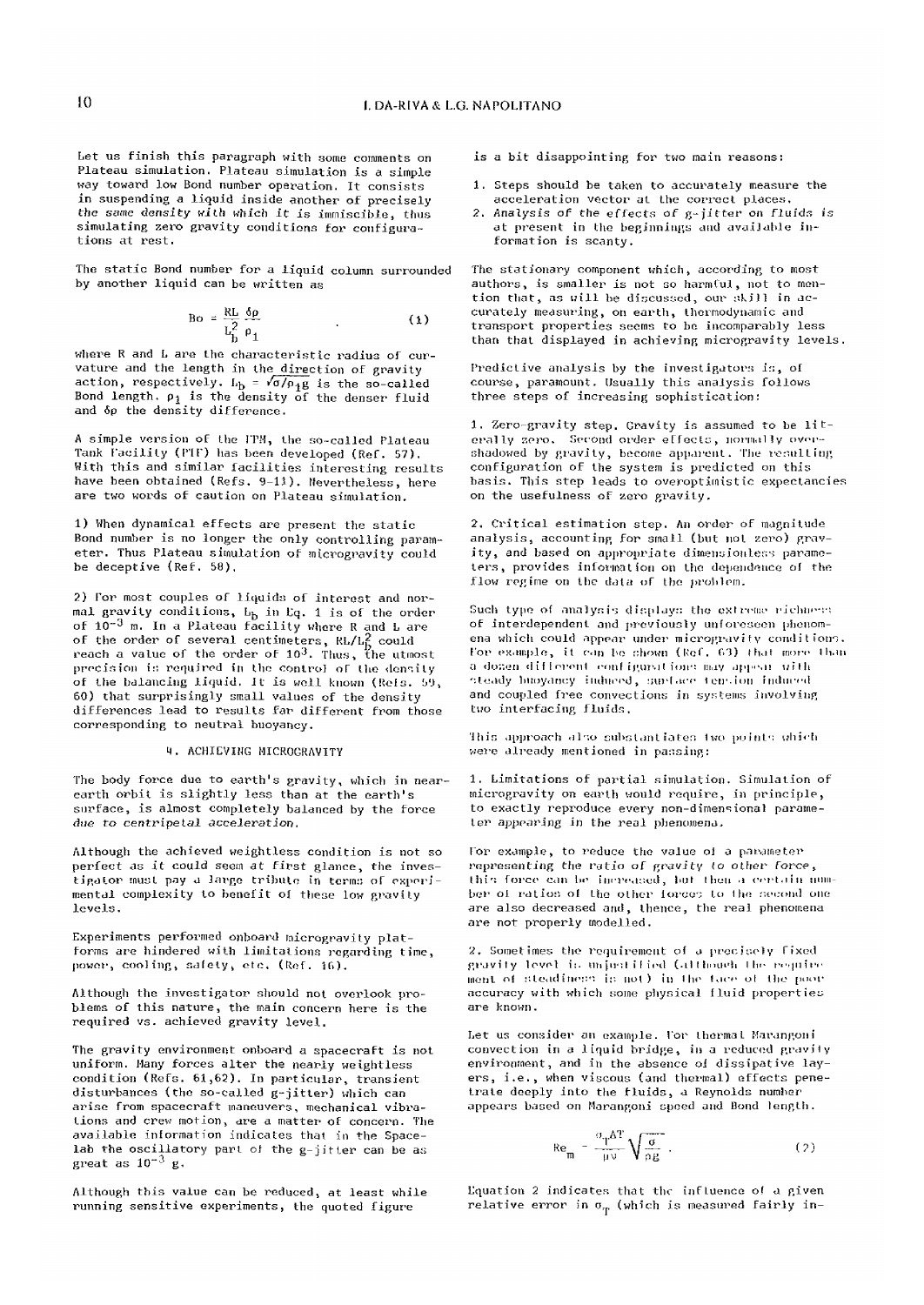accurately and is sensitive to contam'nation and aging) is twice that of the same relative error in g. The situation worsens when solutal Harangoni convection is considered or when fJuid properties are strongly temperature dependent,

The third step in the predictive effort of the investigator consists in the search for analytical (and numerical) solutions For configurations under reduced gravity. In most cases gravity action is assumed to be constant and its direction such that the symmetry of the system is preserved. It is realized at this step that in many cases  $10^{-11}$  g is not the same as zero and that effects whose observation was foreseen during the first step still remain hidden or strongly coupled to other effects.

# 5. CONCLUSIONS

An overview of microgravity fluid physics in Europe has been made, mainly in connection with Spacelab experiments. In the presentation of such a broad topic some choice has to be made. Thence, the authors touched upon points which are at present the subject of their interest and concern.

The need for a better fundamental understanding should be *strongly* emphasized. This understanding requires a very substantial work in the terrestrial laboratory which is absolutely necessary if future space experiments are to be carried out in a systematic and efficient basis,

#### 6. REFEREHCES

- 1. Delattre M 6 Dubois G 1966, Mise en place a l'OHERA d'une installation d'essais en impesanteur, *La Recherche Aérospatiale*, 110, 19-28.
- 2. Haulard J L £ Jourdin A 1966, Experiences sur le comportement des liquides en impesanteur, *ta RecheAche, AeAOipatialc,* 110, 29-37.
- 3. fioulay J L 1960, La transmission de chaleur dans l'azot e liquide en impesanteur, *La [Re.che.1ch](Re.che.Kche)e, AeJioipatiatt*, 122, 35-50.
- M. ESRO CR-19 1970, *Featibilitij itudij {oi the development o^ a vaporizing Liquid-^uet gauge.,* by Fraga E £ Mufioz Torralbo A.
- 5. Sanmartín J R, Fraga E & Huñoz Torralbo A 1972, Zero-g gauging systems, ELDO Contract Ho 17/8/4. INTA, Madrid,
- 6. Halter H U 1982, Scientific results and accomplishments of the TEXUS programme, XXXIII *CongieAi-lAF*, Paris, Trance, 26 Sept.-2 Oct., 1982, IAF-82-151.
- 7. Martinez I 1979, Fluid Physics Module utiliza*tion btocliuAe,* ESA.
- 8. Galotto C P & Rovera G 1981, The Italian Fluid Physics Module, XXXII *CoHgfieii-lAF*, Rome, Il.ily, Sept. 6-12, 1991, IAF-81-151.
- 9. Rodot H, Bisch C & Lasek A 1979, Zero gravity simulation of liquids in contact with a solid surface, Acta Astronautica, 6(9), 1083-1092.
- 10. Bisch C, Lasek A £ Rodot H 1982, Comportement hydroynamique de volumes liquides spheriques semi-libres en apesanteur simulee, *Jouftnat de. Mecdniquc,* 1(1), 165-183.
- 11. Bisch C 1982, Existence et position de cercles nodaux sur un calotte spherique liquide oseillant en microgravité a sa frequence principale de resonance F<sub>R</sub>, XXXIII Congress-IAF, Paris,

France, Kept. 26-Oct. 2, 1902, JA1" 82-135.

- 12. Lamb H 1916, *Htjd>iodijnamici*, Cambridge University Press, 468-469.
- 13. Trinh E, Zwern A £ Wang T G 1982, An experimental study of small amplitude drop oscillations in immiscible liquid systems, J. Fluid Hech., 115, 453-174.
- 14. Trinh E £ Hang T G 1982, Largo-amplitude free and driven drop-shape oscillations: experimental observations, J. *Ftuid Hcch. ,* 122, 315-338.
- 15. Dussan V E B 1979, On the spreading of liquids on solid surfaces, static and dynamic contact lines, Annual Review of *Fluid Mechanics*, Vol. II, Annual Reviews Inc., Palo Alto, Calif., 371-400.
- 16. Malmejac, Y, Bewersdorff A, Da Riva I £ Hapolitano L G 1981, Challenges £ prospectives of microgravity research in space, ESA BR-05, 12 and 66-69.
- 17. Hocking L II £ Rivers A D 1982, The spreading of a drop by capillary action, J. Fluid Mech., . 121, 425-442.
- 18. Hocking L 11 1977, A moving fluid interface on a rough surface, J. *Fluid* llec/l., 76, 801-817.
- 19. Hocking L M 1977, A moving fluid interface .Part 2. The removal of the force singularity by a slip Flow, J. Fluid Mech., 79, 209-229.
- 20. Dussan V E B 1976, The moving contact line: the slip boundary condition, *J. Ftuid* Mecli., 77, 665-604.
- 21. Ngan C G £ Dussan V E B 1982, On the nature of the dynamic contact angle: an experimental study, J. *Fluid ticch. ,* 118, 27-40.
- 22. Sell P J, Haisch E £ Siekmann J 1982, Hote on fluid transport in capillary systems under microgravity, XXXIII *ConglCfsts-lAFy* Paris, France, Sept. 26-Oct. 2, 1982, 1AF-82-151.
- 23. Hapolitano L G 1979, Thermodynamics and dynamics of surface phases, *Acta. A&pionautica,* 6(9), 1093-1112.
- 24. Smitli K A 1966, On connective instability induced by surface tension gradients, *J. Fluid*  Mech., 24, 401-414.
- 25. Hapolitano L G 1979, Marangoni boundary layers, *Phoc. Thind European Symposium on Haterial* Sciences in Space, Grenoble, France, 24-27 April 1979, ESA SP-142, 349-358.
- 26. Hapolitano EG £ Golia C 1980, Similar sojutions of Harangoni boundary layers, 3*nd Levich Confen*ence, Madrid, Spain, March 30-April 2, 1980.
- 27. Hapolitano I. G £ Golia C 1981, Coupled Marangoni boundary layers, *Acta A&ViOnautica* 8(5-6), 417- 434.
- 20. Hapolitano 1, G £ Russo G 1902, Gimilur axial ly symmetric Marangoni boundary layer, XXXIII Con*gtieAi-lAFt* Paris, France, Sept. ?6-0ct. 2, 1982, IAF-82-142.
- 29. Bauer H F 1981, Velocity distribution due to thermal Marangoni efFect in a 1iquid column under zero-gravity environment, LRT-WE-9-FB-5 *SI,*  Hochschule der Bundeswehr München.
- 30. Bauer H F 1982, Liquid surface oscillations in a viscous liquid column induced by temperature fluctuations, LRT-WE-9-F8-3, Hochschule der Bundeswehr Hünchen.